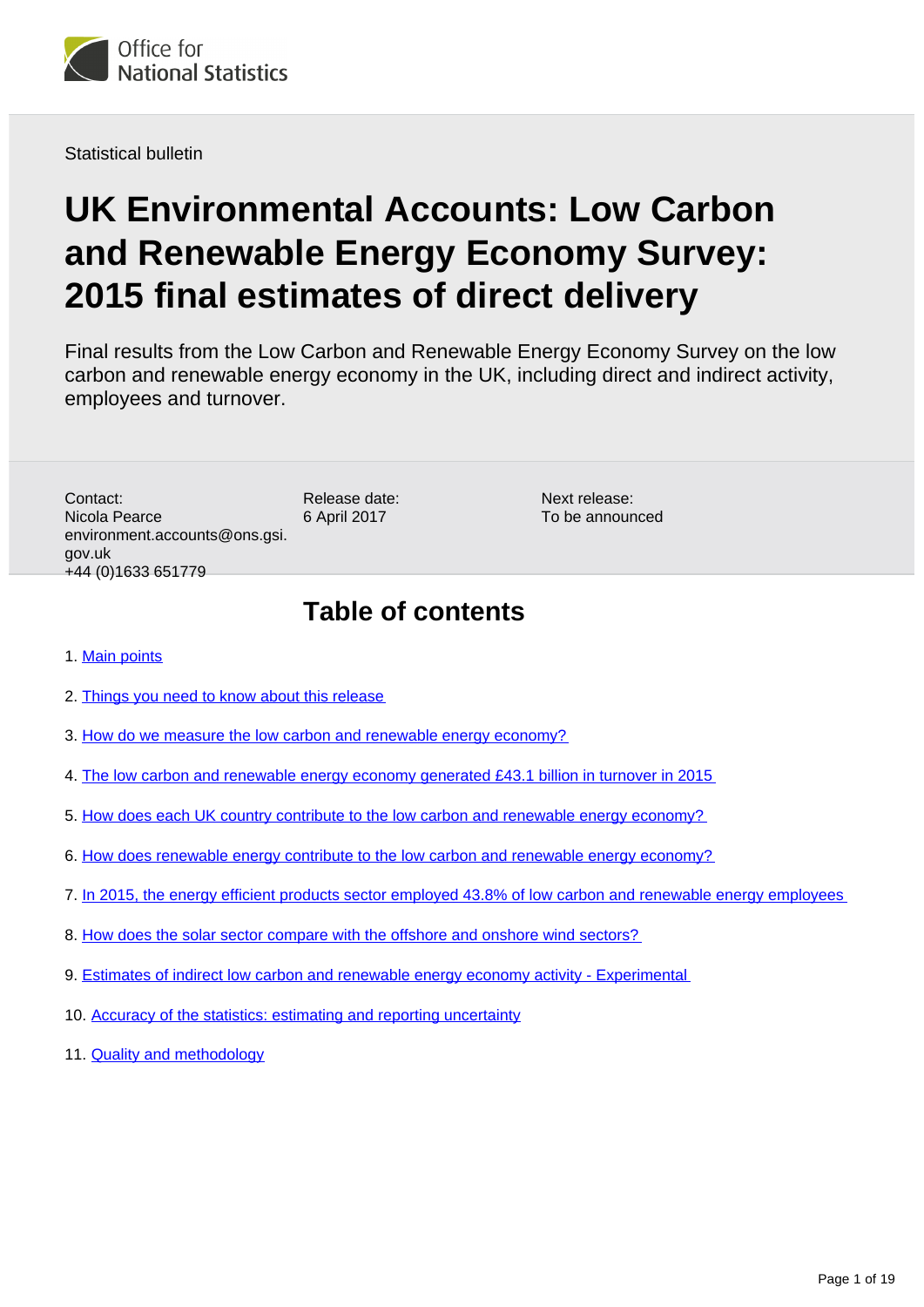## <span id="page-1-0"></span>**1 . Main points**

- In 2015, an estimated 234,000 full-time equivalent (FTE) employees were working directly in low carbon and renewable energy (LCRE) activities in the UK, accounting for 1.0% of total UK non-financial employees.
- LCRE activities generated £43.1 billion turnover in 2015, accounting for 1.3% of total UK non-financial turnover.
- Sectors active in renewable energy generated £14.9 billion in turnover in 2015, which is 34.7% of all LCRE turnover.
- The energy efficient products sector accounted for a third of LCRE turnover (£13.9 billion) and almost half of LCRE employment (102,500 FTE).
- Over half (52.9%) of the UK's turnover from onshore wind activities was generated in Scotland (£1.5 billion).
- The solar, offshore and onshore wind sectors combined accounted for 63.5% of all LCRE acquisitions in 2015.

## <span id="page-1-1"></span>**2 . Things you need to know about this release**

The figures in this bulletin are survey-based estimates. This means that they are subject to a margin of error, which can have an impact on how changes in the estimates should be interpreted. Estimates of the margins of error ("confidence intervals") around the 2014 and 2015 figures are presented in the datasets to aid interpretation.

It is not possible to directly assess whether or not the observed differences between the 2014 and 2015 estimates are likely to represent statistically significant change. Given the margin of error around the two sets of estimates, the size and potential causes of observed year-on-year change are therefore not directly reported within the text of this bulletin or in the datasets. Similarly, the smaller low carbon and renewable energy (LCRE) sectors, particularly at the regional level, are not discussed. Activity in the LCRE economy is spread across a wide range of industries. Many sectors are small but growing and for many businesses LCRE activity is secondary rather than primary. A more complete picture of how the LCRE economy is changing over time will be possible once longer-term trends are available. More information on how to interpret these estimates is available in Section 10: Accuracy of the statistics.

This release contains revisions to 2014 and 2015 figures since they were [first published in December 2016](https://www.ons.gov.uk/economy/environmentalaccounts/bulletins/finalestimates/2015). These revisions result from a variety of factors, including:

- the incorporation of additional data from responses received and processed since the last publication
- amendment or removal of incorrect data identified through additional editing
- improvement of methodology, such as the introduction of unit level imputation for larger businesses

Regional estimates at country level are presented throughout this release. These estimates are based on where the activity takes place, rather than where the business is registered. For example, if a business in England owns a wind farm in Scotland then the activity would be allocated to Scotland. This should be taken into consideration when comparing these results to estimates of low carbon activity from other sources, which may be based on where the business is registered.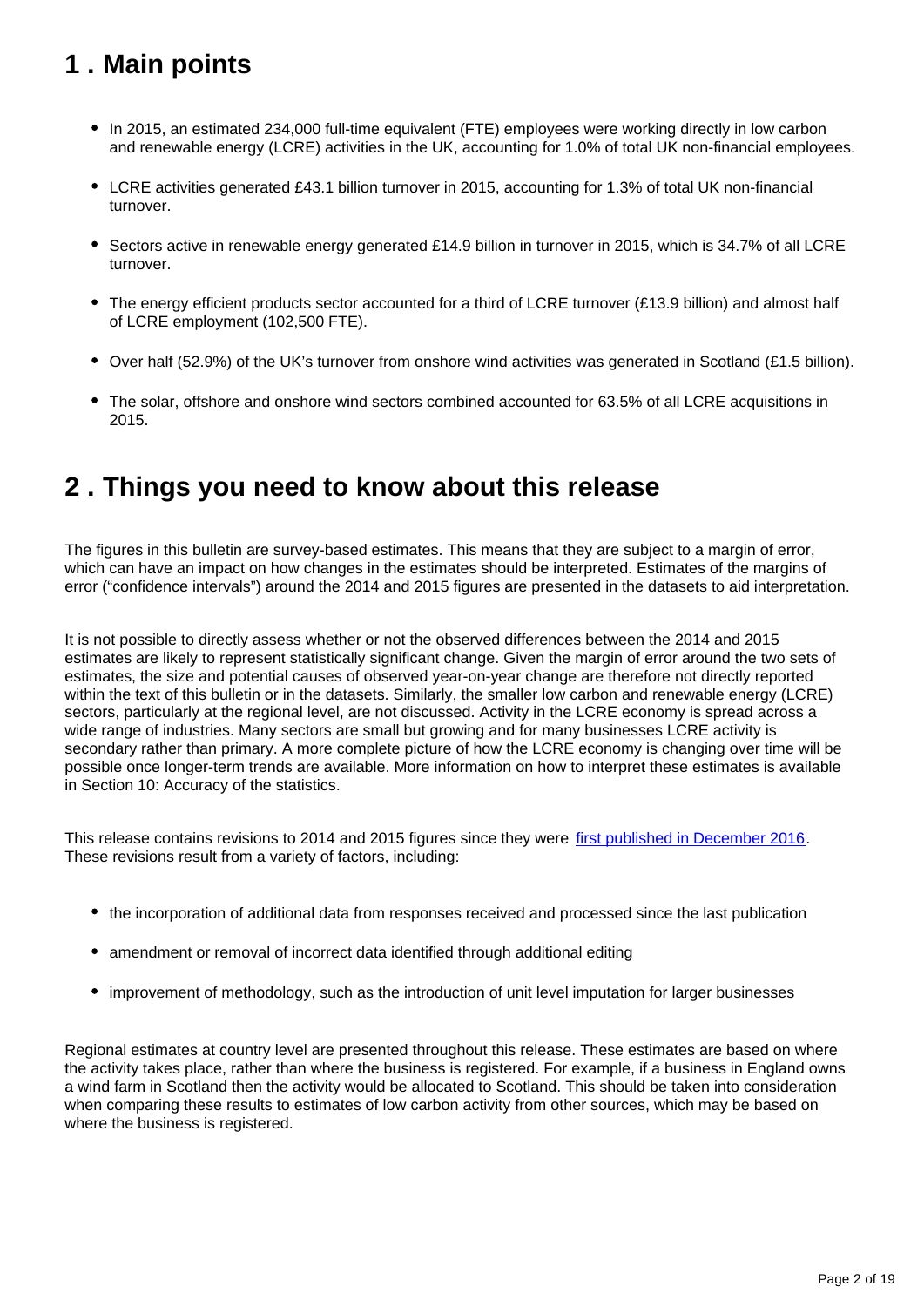The method used to calculate business counts for sectors within the LCRE economy has changed since the publication of the [2014 final estimates](https://www.ons.gov.uk/economy/environmentalaccounts/bulletins/finalestimates/2014) in May 2016. Previously businesses were apportioned to each sector that they were active in. For example, if a business was active in three sectors then it counted as a third of a business in each sector. The benefit of this was that the sum of businesses in each sector added up to the UK total number of businesses. However, this potentially resulted in an underestimate of the number of businesses active within a particular sector.

The methodology now used means that if a business is active in three sectors, it counts as one business within each sector. This means that when the number of businesses is summed across all the sectors, the total may be more than the UK total number of businesses. This new methodology has been applied to both 2014 and 2015 figures presented in the datasets associated with this bulletin.

The method used to calculate the UK total number of businesses within the low carbon and renewable energy economy is unchanged.

Due to the nature of the LCRE economy, which comprises a relatively large number of small businesses across a range of industries, estimates of the number of businesses are subject to particular volatility, meaning care should be taken in their interpretation.

## <span id="page-2-0"></span>**3 . How do we measure the low carbon and renewable energy economy?**

The low carbon economy is defined as economic activities that deliver goods and services that generate significantly lower emissions of greenhouse gases; predominantly carbon dioxide.

The [Low Carbon and Renewable Energy \(LCRE\) Economy Survey](https://www.ons.gov.uk/surveys/informationforbusinesses/businesssurveys/lowcarbonandrenewableenergyeconomysurvey) was designed to provide greater detail on the low carbon and renewable energy economy in the UK. The survey was despatched for the second time, in 2016 for the reporting year 2015, to a sample of around 14,000 businesses. The survey collects information on turnover, imports, exports, employment, and acquisitions and disposals of capital assets, for 17 low carbon sectors. For analysis purposes, these  $17<sup>1</sup>$  sectors can then be aggregated into six<sup>2</sup> groups; results for these groups can be found in the [datasets](https://www.ons.gov.uk/economy/environmentalaccounts/datasets/lowcarbonandrenewableenergyeconomyfirstestimatesdataset).

Only the portion of a business's economic activity that directly relates to low carbon activities is included. The survey does not collect information on the supply chain involved in low carbon activities; instead this is estimated by applying multipliers. The indirect estimates of the low carbon economy can be found in Section 9. This bulletin presents final estimates from the UK LCRE Economy Survey for 2015 and revised figures for 2014. Results are discussed at the UK and UK country level, followed by the renewable energy group and spotlight analysis on four LCRE sectors: energy efficient products, solar, onshore wind and offshore wind. Finally we present estimates of indirect activity from the LCRE economy.

### **Notes for: How do we measure the low carbon and renewable energy economy?**

- 1. The low carbon sectors are: offshore wind, onshore wind, solar photovoltaic, hydropower, other renewable energy, bioenergy, alternative fuels, renewable heat, renewable combined heat and power, energy efficient lighting, energy efficient products, energy monitoring, saving or control systems, low carbon financial and advisory services, low emission vehicles and infrastructure, carbon capture and storage, nuclear power, fuel cells and energy storage systems.
- 2. The low carbon groups are: low carbon electricity, low carbon heat, energy from waste and biomass, energy efficient products, low carbon servicers and low emission vehicles (which combines the low emission vehicles and infrastructure with fuel cells and energy storage sectors).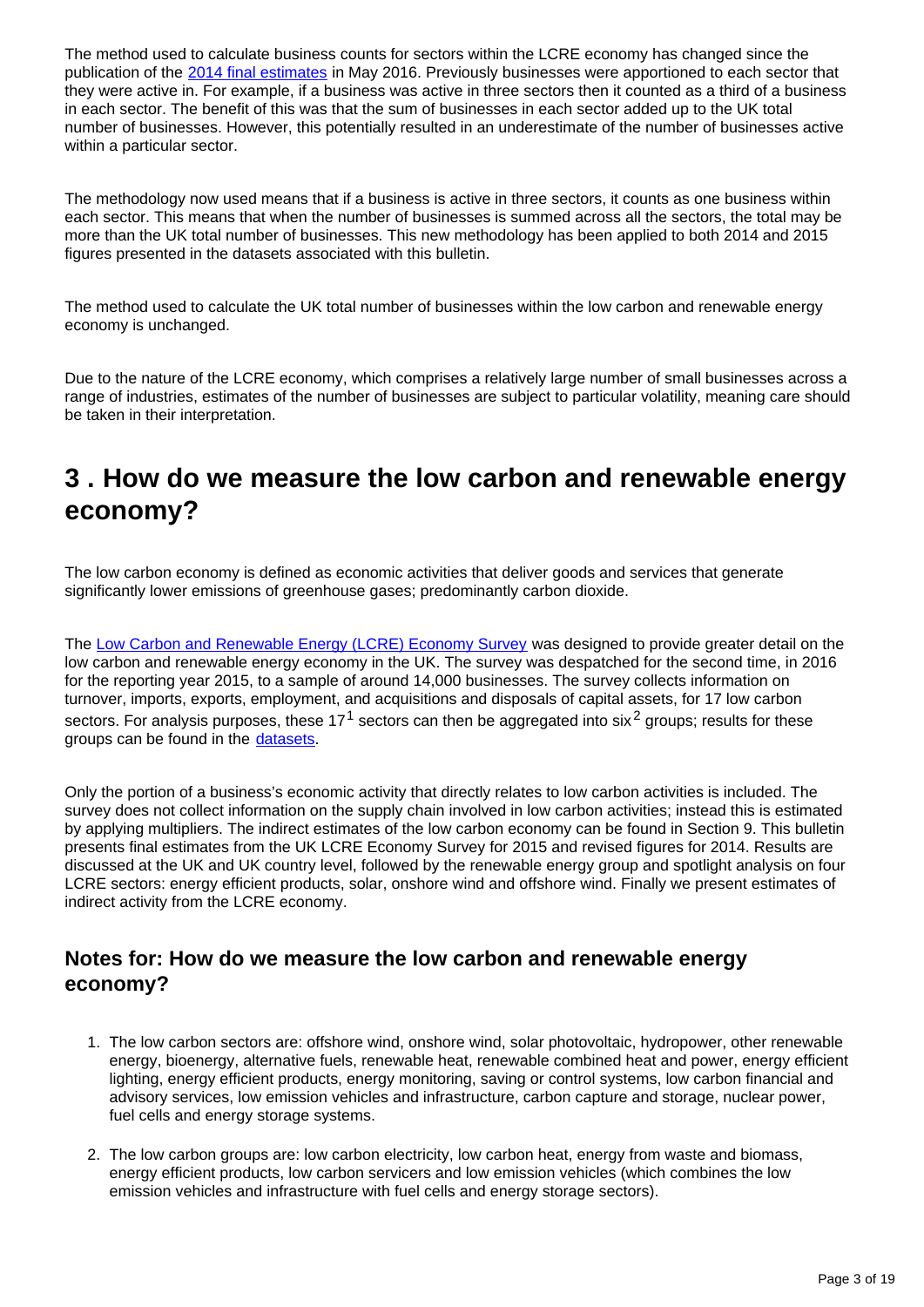## <span id="page-3-0"></span>**4 . The low carbon and renewable energy economy generated £43.1 billion in turnover in 2015**

In 2015, businesses active in the low carbon and renewable energy (LCRE) economy generated £43.1 billion in turnover, compared with £44.2 billion in 2014 (Table 1). The LCRE economy accounted for 1.3% of total UK nonfinancial turnover in 2015, unchanged from 2014. The energy efficient products sector, which covers the design, manufacture and installation of energy efficient products, is the largest sector within the LCRE economy. In 2015, this sector generated £13.9 billion in turnover, accounting for over a third of all LCRE turnover. Excluding the energy efficient products sector, total turnover for the LCRE economy was estimated to be £28.1 billion in 2014, compared with £29.2 billion in 2015.

LCRE activities resulted in the employment of an estimated 234,000 full-time equivalent <sup>1</sup> (FTE) employees in 2015, accounting for 1 in 100 of total UK FTE employees in the non-financial business economy. The energy efficient products sector also generated the highest employment within the LCRE economy. In 2015, over 100,000 FTE employees were active in the energy efficient products sector, approximately half of all employees within the LCRE economy. All other sectors within the LCRE economy resulted in the employment of an estimated 131,500 FTE employees in 2015, compared with 116,000 in 2014. Further analysis of the energy efficient products sector can be found in Section 7.

Businesses active in the LCRE economy in 2015 imported an estimated £4.7 billion and exported an estimated £4.1 billion, accounting for 0.9% of total UK non-financial businesses economy activity for both imports and exports. In 2015, LCRE businesses acquired £5.7 billion in capital assets<sup>2</sup> and generated £0.4 billion from disposals of capital assets. The largest proportion of acquisitions were in the solar sector (£1.6 billion), closely followed by the onshore wind sector (£1.3 billion). In contrast the largest proportion of disposals was in the offshore wind sector (£0.2 billion).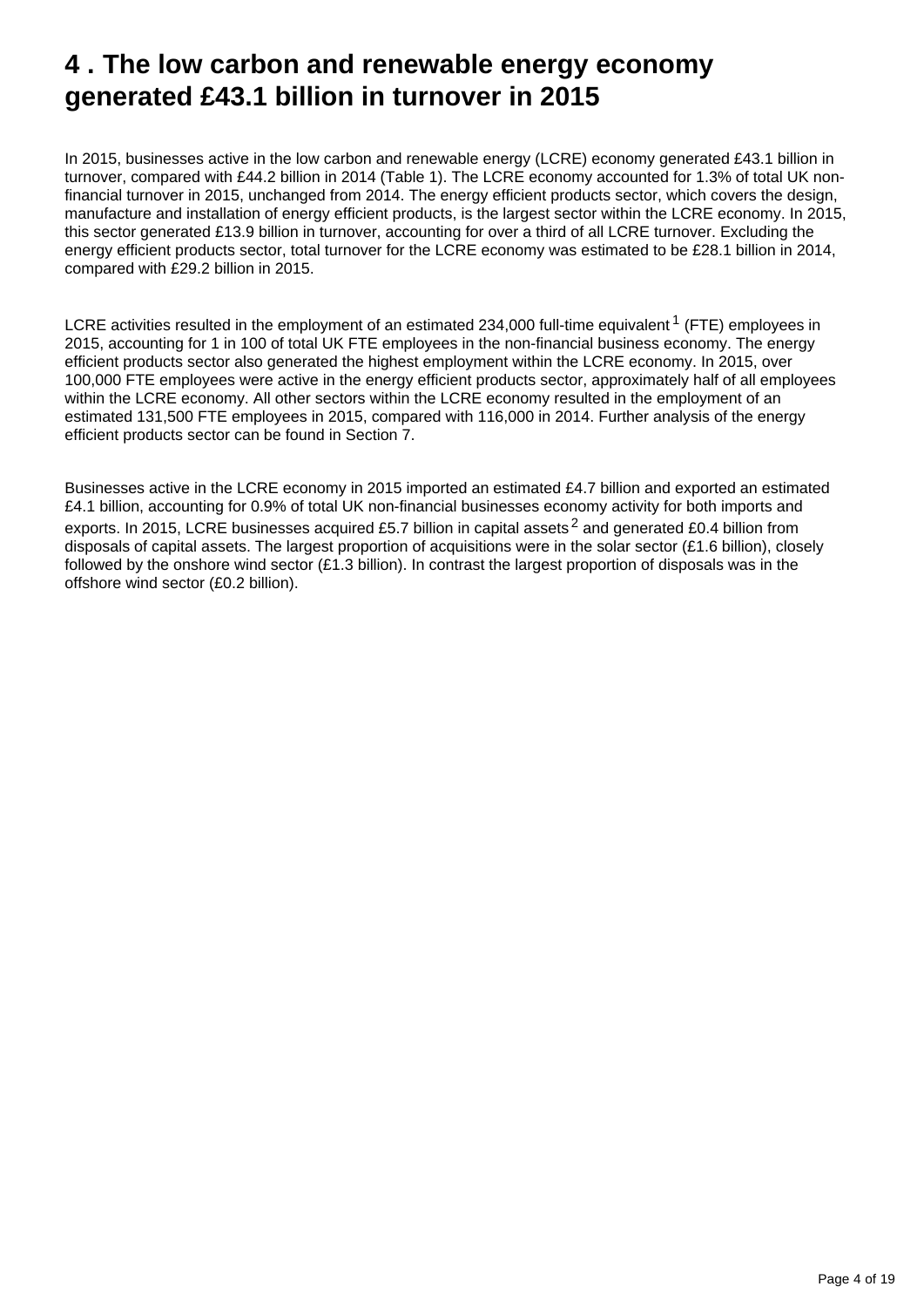|                               | Low carbon and renewable<br>energy economy |            | Percentage of total UK non-financial business<br>economy activity |
|-------------------------------|--------------------------------------------|------------|-------------------------------------------------------------------|
|                               | 2014                                       | 2015       | 2015                                                              |
| Turnover (£<br>thousands)     | 44,223,000                                 | 43,087,000 | 1.3                                                               |
| Employees (FTE)               | 238,000                                    | 234,000    | 1.0                                                               |
| Imports (£<br>thousands)      | 5,717,500                                  | 4,688,000  | 0.9                                                               |
| Exports (£<br>thousands)      | 4,488,500                                  | 4,113,500  | 0.9                                                               |
| Acquisitions (£<br>thousands) | 8,198,000                                  | 5,658,000  | 3.1                                                               |
| Disposals (£<br>thousands)    | 352,000                                    | 405,000    | 1.3                                                               |

#### **Table 1: Low carbon and renewable energy economy, UK, 2014 and 2015**

Source: Office for National Statistics, Low Carbon and Renewable Energy Economy Survey

Notes:

1. The difference between the 2014 and 2015 estimates should be interpreted with caution due to the precision of the survey-based estimates.

2. Number of employees rounded to the nearest 500, all other variables rounded to nearest £500,000.

3. The 2015 disposals estimate should be treated with caution due to the high CV.

4. See Section 11: Quality and Methodology for details on how the percentage of total UK-non-financial business economy activity has been calculated.

5. Information on the confidence intervals around these estimates can be found in the reference tables.

### **Notes for: The low carbon and renewable energy economy generated £43.1 billion in turnover in 2015**

- 1. One FTE employee may be thought of as one person per year. For example, a person who normally spends 30% of their time in one sector and rest in other sectors should be considered as 0.3 FTE employee.
- 2. Defined as capital assets that are used repeatedly to facilitate production, or provide services, for more than one year. It includes non-produced assets such as patents, contracts and domain names. Existing buildings and structure for own use, or where the respondent is responsible for maintenance, are also included. Further information on what is included in the capital assets definition can be found in the questionnaire.

## <span id="page-4-0"></span>**5 . How does each UK country contribute to the low carbon and renewable energy economy?**

In 2015, England accounted for 81.0% (£34.9 billion) of the turnover in the UK low carbon and renewable energy (LCRE) economy (Table 2). LCRE activity in Scotland generated £5.5 billion in turnover, 12.8% of total UK LCRE turnover. LCRE activity in Wales and Northern Ireland generated £1.7 billion (4.0%) and £1.0 billion (2.2%) in turnover respectively.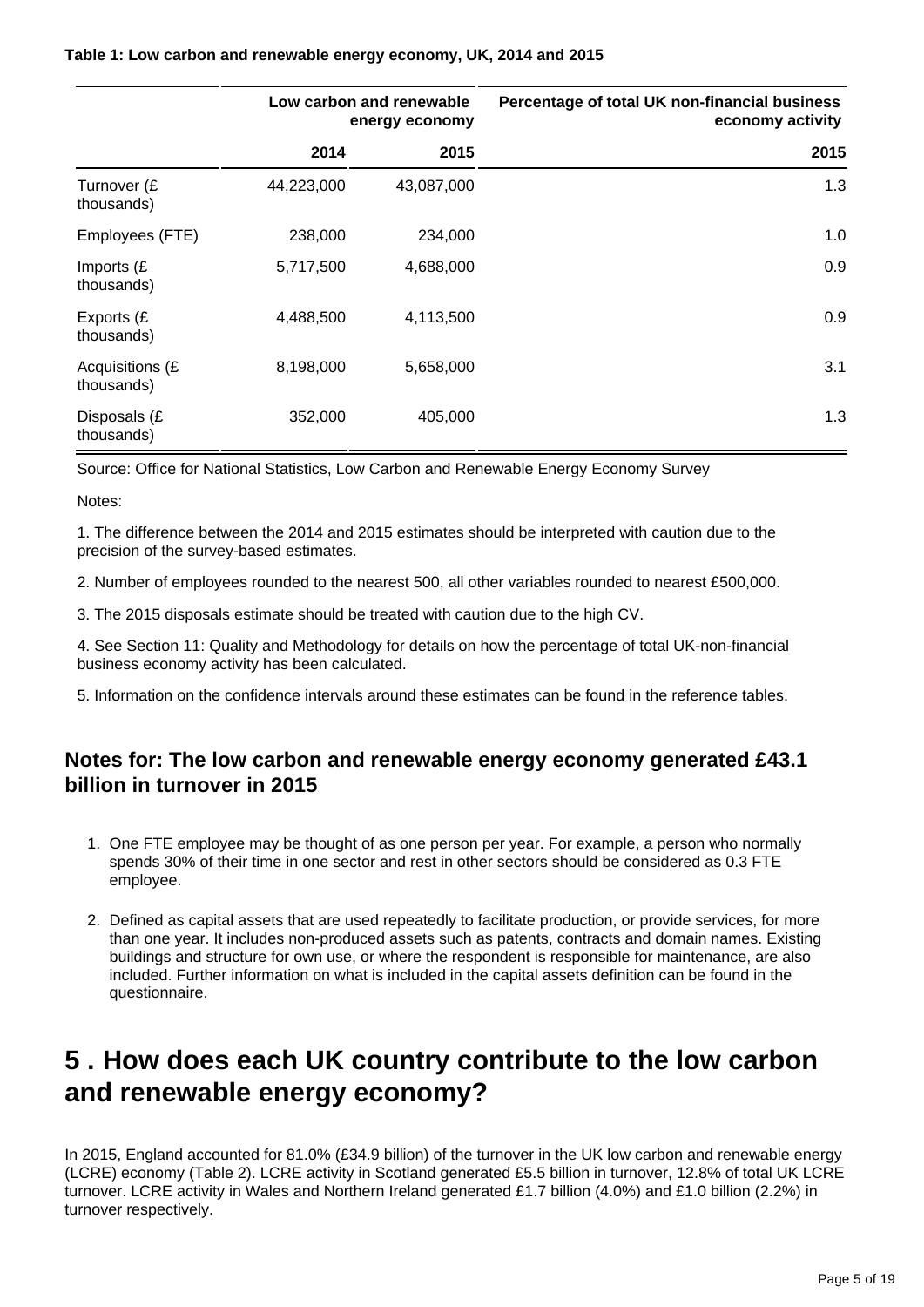In 2015, the low carbon and renewable energy economy resulted in the employment of 187,000 full-time equivalent (FTE) employees in England, 79.9% of all LCRE employees. Employment in LCRE activities in England accounted for 0.9% of the total non-financial employees in England while the LCRE employment in Scotland accounted for 1.6% of the total non-financial employees in Scotland. In 2015, there were 11,000 FTE employees engaged in LCRE activities in Wales (1.2% of total non-financial employees in Wales) and an estimated 5,000 FTE employees in Northern Ireland (1.2% of total non-financial employees in Northern Ireland).

|                        |            | Percentage of UK LCRE total |
|------------------------|------------|-----------------------------|
|                        | 2015       | 2015                        |
| Number of businesses   |            |                             |
| UK                     | 125,500    |                             |
| England                | 110,500    | 88.0                        |
| Scotland               | 20,000     | 15.9                        |
| Wales                  | 4,500      | 3.6                         |
| Northern Ireland       | 4,000      | 3.2                         |
| Turnover (£ thousands) |            |                             |
| <b>UK</b>              | 43,087,000 |                             |
| England                | 34,901,000 | 81.0                        |
| Scotland               | 5,505,500  | 12.8                        |
| Wales                  | 1,726,500  | 4.0                         |
| Northern Ireland       | 954,000    | 2.2                         |
| Employment             |            |                             |
| UK                     | 234,000    |                             |
| England                | 187,000    | 79.9                        |
| Scotland               | 31,000     | 13.2                        |
| Wales                  | 11,000     | 4.7                         |
| Northern Ireland       | 5,000      | 2.1                         |

#### **Table 2: Low carbon and renewable energy economy, UK countries, 2015**

Source: Office for National Statistics, Low Carbon and Renewable Energy Economy Survey

Notes:

1. The sum of the businesses active in each region may equate to more than the UK total as a business can be active in more one than one country, the same applies to the percentage of UK LCRE activity.

2. Estimates of business counts should be treated with caution due to unexpected volatility in the figures following a reduction in the survey sample size between 2014 and 2015.

3. Figures for turnover and employment may not sum due to rounding.

4. These estimates are based on the country that a business's activity is in, rather than where the business is registered. For example, if a company based in England owns a solar farm in Scotland then their activity will be included in the estimates for Scotland.

5. Estimates for businesses in Northern Ireland should be treated with caution due to the high CV.

6. Estimates by UK country for imports, exports, acquisitions and disposals can be found in the reference table.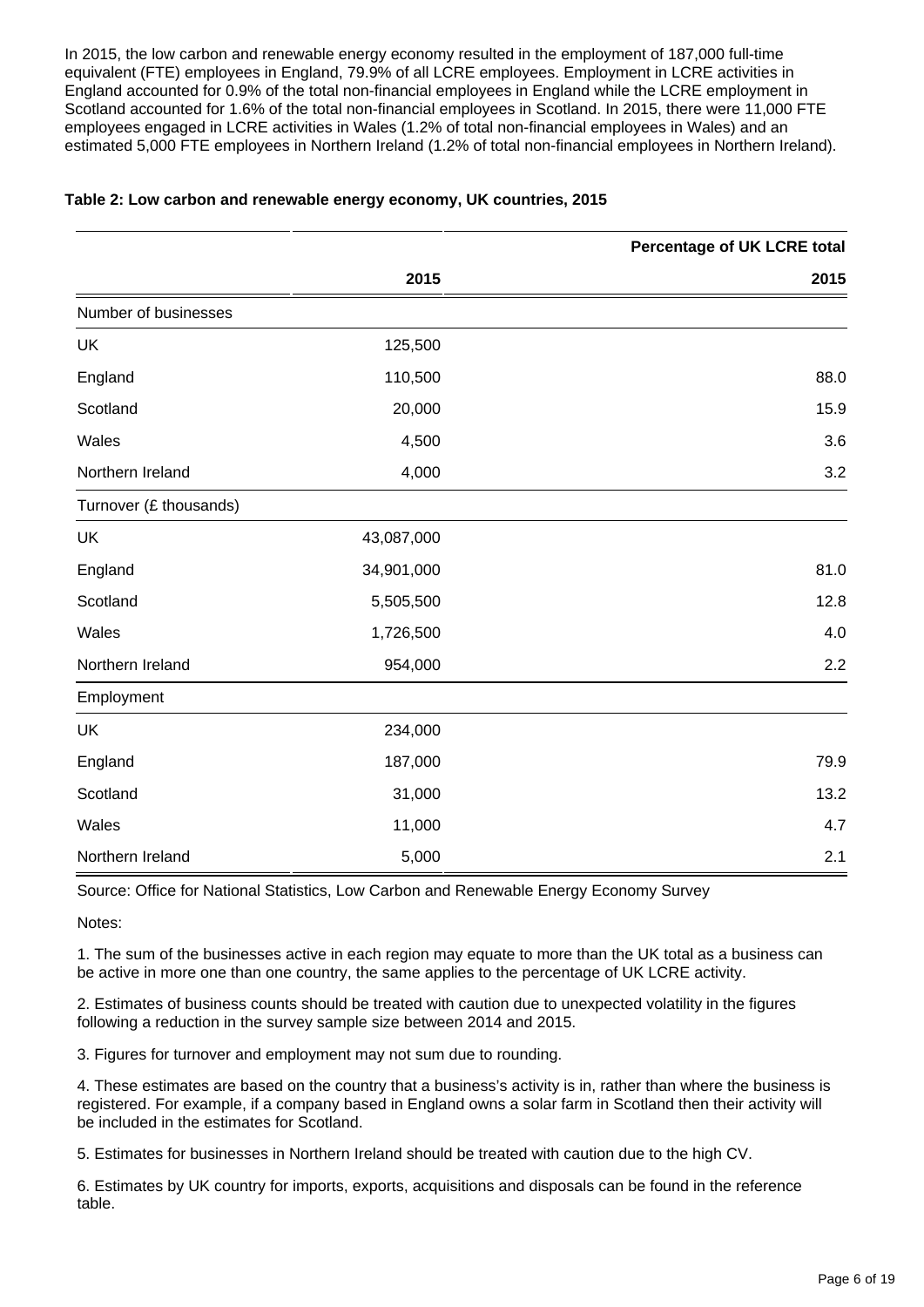## <span id="page-6-0"></span>**6 . How does renewable energy contribute to the low carbon and renewable energy economy?**

This section looks at nine of the low carbon and renewable energy (LCRE) sectors, which can be grouped together to represent renewable energy activities. The sectors classified as renewable energy are: offshore wind, onshore wind, solar photovoltaic, hydropower, other renewable energy, bioenergy, alternative fuels, renewable heat and renewable combined heat and power.

| Table 3: Renewable energy group turnover and employees, UK and UK country, 2015 |  |  |
|---------------------------------------------------------------------------------|--|--|
|                                                                                 |  |  |

|                  | Turnover (£ thousands) | <b>Employees (FTE)</b> |
|------------------|------------------------|------------------------|
| UK               | 14,949,500             | 48,000                 |
| England          | 11,352,500             | 31,500                 |
| Scotland         | 2,730,000              | 14,500                 |
| Wales            | 544,500                | 1,500                  |
| Northern Ireland | 322,500                | 1,000                  |

Source: Office for National Statistics, Low Carbon and Renewable Energy Economy Survey

Notes:

1. Figures may not sum due to rounding.

2. The employment estimate for Scotland should be treated with caution due to a high CV.

3. Information on the confidence intervals around these estimates as well as the corresponding 2014 estimates can be found in the reference tables.

In 2015, the renewable energy group accounted for 34.7% of all UK LCRE turnover (Figure 1), with the bioenergy sector accounting for the greatest proportion (34.9%) of this. In Scotland, the renewable energy group generated almost half of all LCRE turnover generated in Scotland, with over half of this turnover being generated by the onshore wind sector.

The renewable energy sectors contributed around one in five of UK LCRE full-time equivalent (FTE) employees. The proportion is lower than for turnover, reflecting the fact that electricity production does not require as many employees as activities such as production or installation.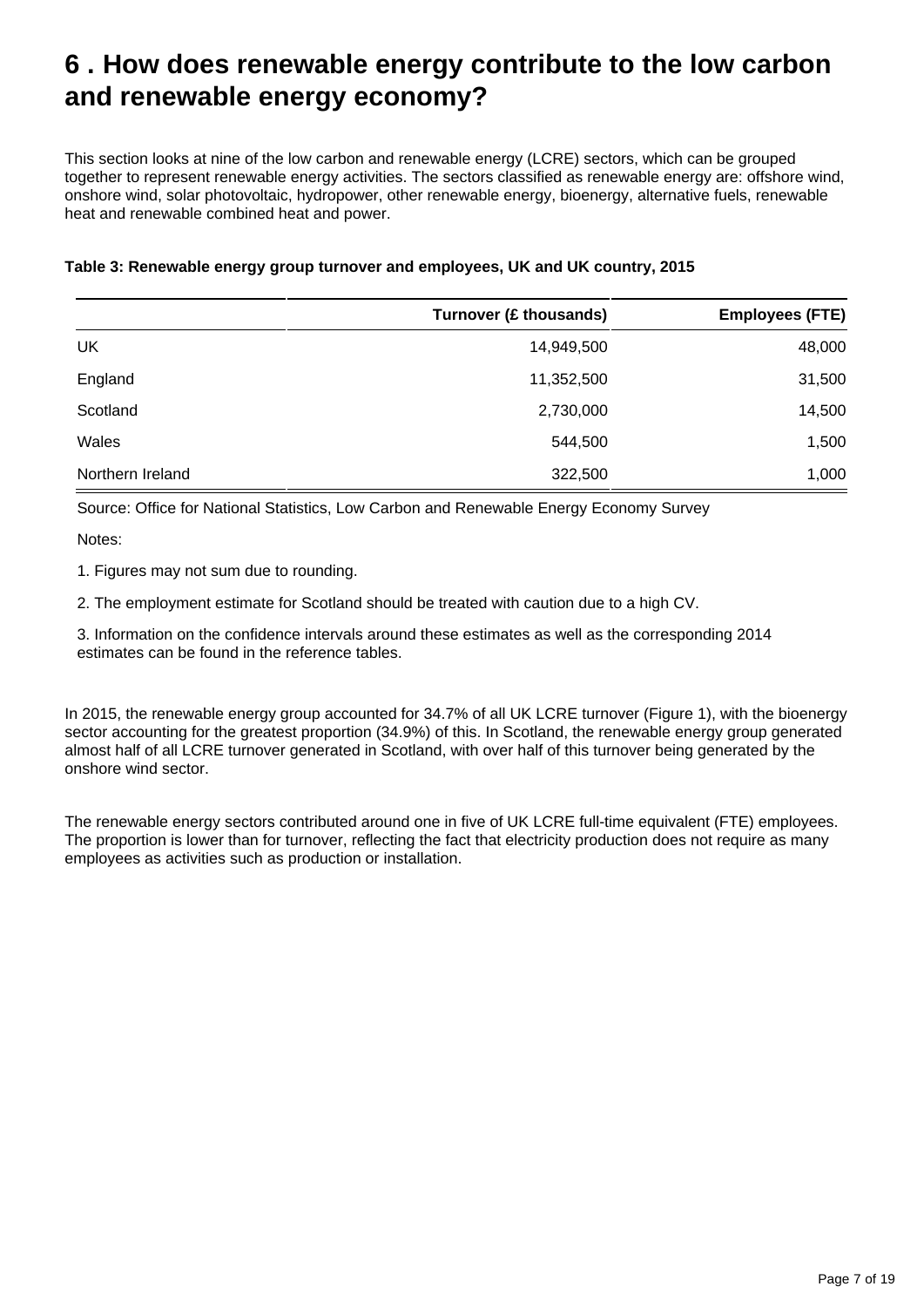#### **Figure 1: Proportion of low carbon and renewable energy economy turnover and employment accounted for by the renewable energy group, UK and UK country**

#### **2015**

### Figure 1: Proportion of low carbon and renewable energy economy turnover and employment accounted for by the renewable energy group, UK and UK country





**Source: Office for National Statistics, Low Carbon and Renewable Energy Economy Survey**

## <span id="page-7-0"></span>**7 . In 2015, the energy efficient products sector employed 43.8% of low carbon and renewable energy employees**

The energy efficient products sector covers a wide range of low carbon and renewable energy (LCRE) activities. These include the design, production and/or installation of doors and windows, heating and ventilation, insulation, and sustainable buildings and architecture.

In the UK in 2015, businesses with activity in the energy efficient products sector generated more turnover and resulted in more full-time equivalent (FTE) employment in the LCRE economy than any other LCRE sector (Figure 2). Turnover for the energy efficient products sector was £13.9 billion, around a third of all LCRE turnover (Table 4). The proportion of employees in the LCRE economy who were active in the energy efficient products sector was higher, at just under 45%. This is because, compared with other LCRE sectors such as solar, activities in the energy efficient products sector are relatively labour intensive.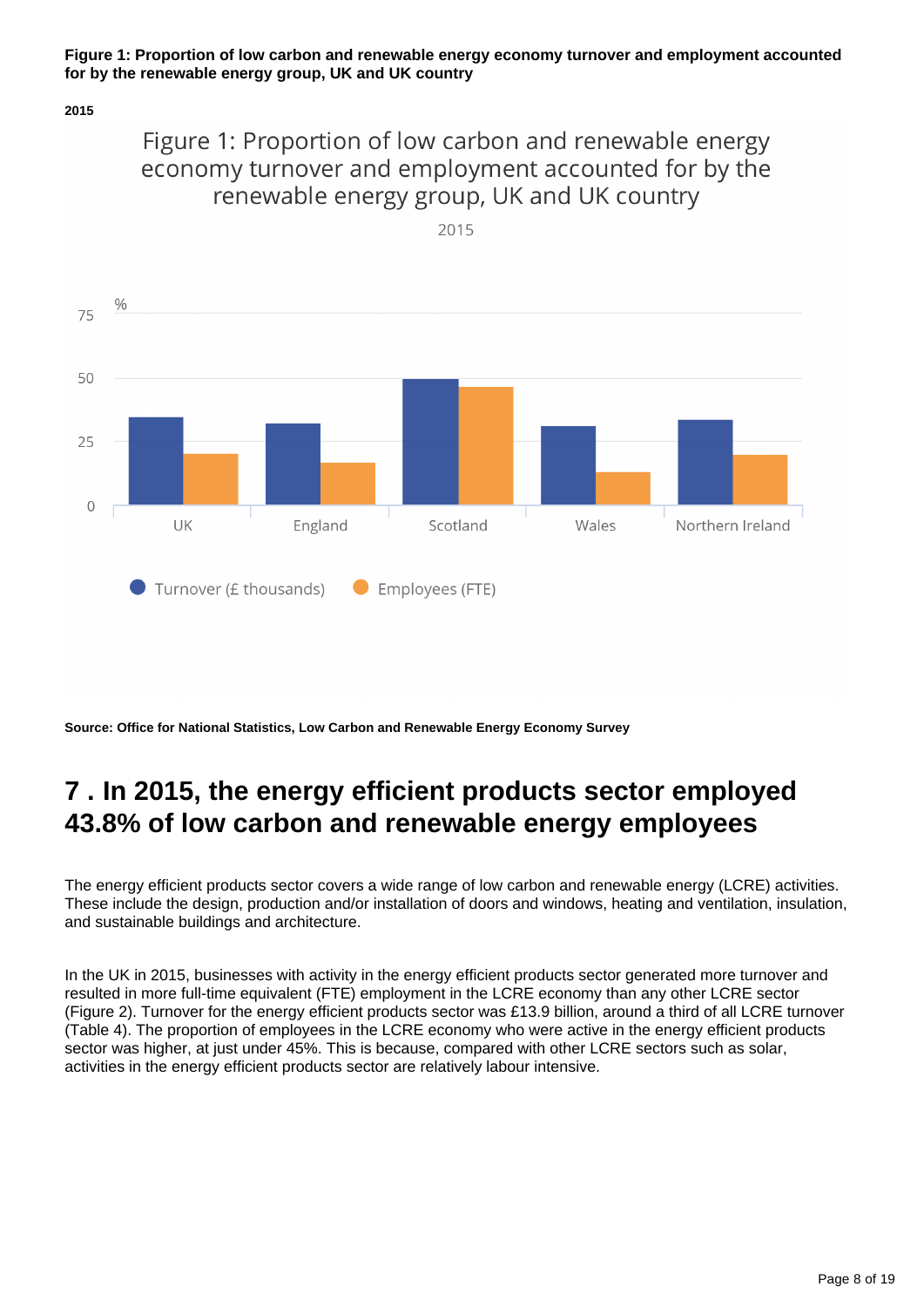#### **Table 4: Contribution of the energy efficient products sector to the UK low carbon and renewable energy economy, 2015**

|                            | 2015       | % LCRE total |
|----------------------------|------------|--------------|
| Turnover (£ thousands)     | 13,901,500 | 32.3         |
| Employees (FTE)            | 102,500    | 43.8         |
| Imports (£ thousands)      | 1,451,500  | 31.0         |
| Exports (£ thousands)      | 807,500    | 19.6         |
| Acquisitions (£ thousands) | 580,000    | 10.3         |
| Disposals (£ thousands)    | 56,500     | 14.0         |

Source: Office for National Statistics, Low Carbon and Renewable Energy Economy Survey

Notes:

1. The estimate for disposals should be treated with caution due to a high CV.

2. Information on the confidence intervals around these estimates as well as the corresponding 2014 estimates can be found in the reference tables.

#### **Figure 2: Proportion of UK low carbon and renewable energy economy turnover and employment contributed by each low carbon and renewable energy sector**

**2015**

Figure 2: Proportion of UK low carbon and renewable energy economy turnover and employment contributed by each low carbon and renewable energy sector



2015

**Source: Office for National Statistics, Low Carbon and Renewable Energy Economy Survey**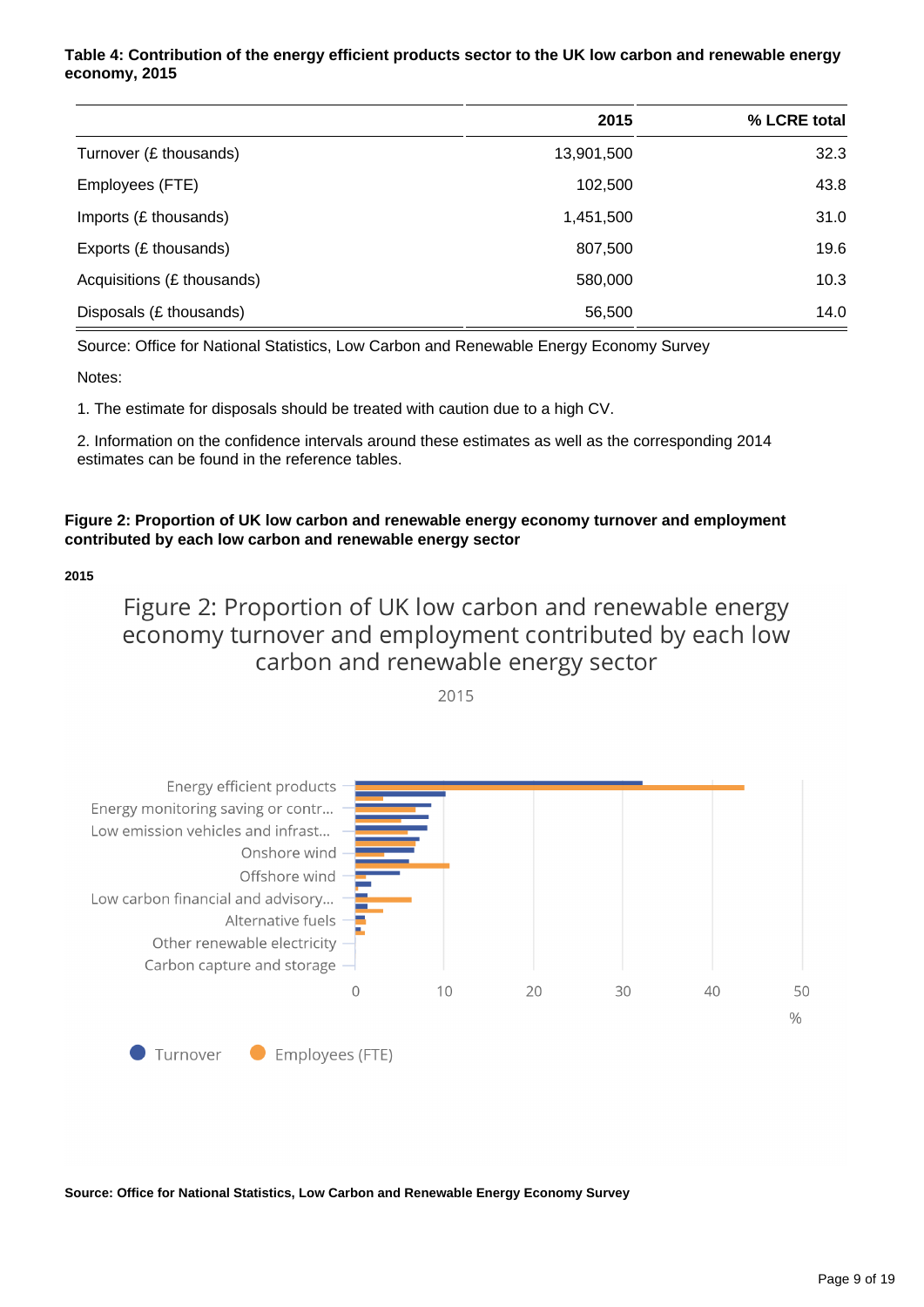The energy efficient products sector imported the largest amount of all the LCRE economy sectors, accounting for around one-third (£1.5 billion) of all UK LCRE economy imports. This is a result of businesses importing materials and equipment used to install or manufacture energy efficient products as part of their business activity. This sector was the second largest sector for LCRE economy exports, accounting for almost one-fifth (£0.8 billion) in 2015. The largest proportion of LCRE economy exports occurred in the low emission vehicles sector, which accounted for 58.7% of all UK LCRE economy exports, equivalent to £2.4 billion.

The energy efficient products sector purchased £0.6 billion in capital acquisitions in 2015, amounting to 10.3% of the UK LCRE economy total acquisitions. These purchases were likely for machinery and equipment, which was used to facilitate production and installation of the products.

In England and Wales, the greatest percentage of LCRE turnover was generated in the energy efficient products sector, with 33.7% (£11.8 billion) and 42.1% (£0.7 billion) respectively (Figure 3). In Scotland and Northern Ireland, the energy efficient products sector was the second largest contributor to LCRE turnover, accounting for 21.0% (£1.2 billion) and 27.4% (£0.3 billion) respectively.

Businesses operating in the energy efficient products sector employed 43.8% of FTE employees in the UK LCRE economy in 2015. This sector accounted for the highest percentage of LCRE economy FTE employees for all UK countries except Scotland, where it was the second highest contributor.

#### **Figure 3: Contribution of the energy efficient products sector to low carbon and renewable energy economy turnover and employment, UK country**

**2015**

### Figure 3: Contribution of the energy efficient products sector to low carbon and renewable energy economy turnover and employment, UK country



2015

**Source: Office for National Statistics, Low Carbon and Renewable Energy Economy Survey**

Page 10 of 19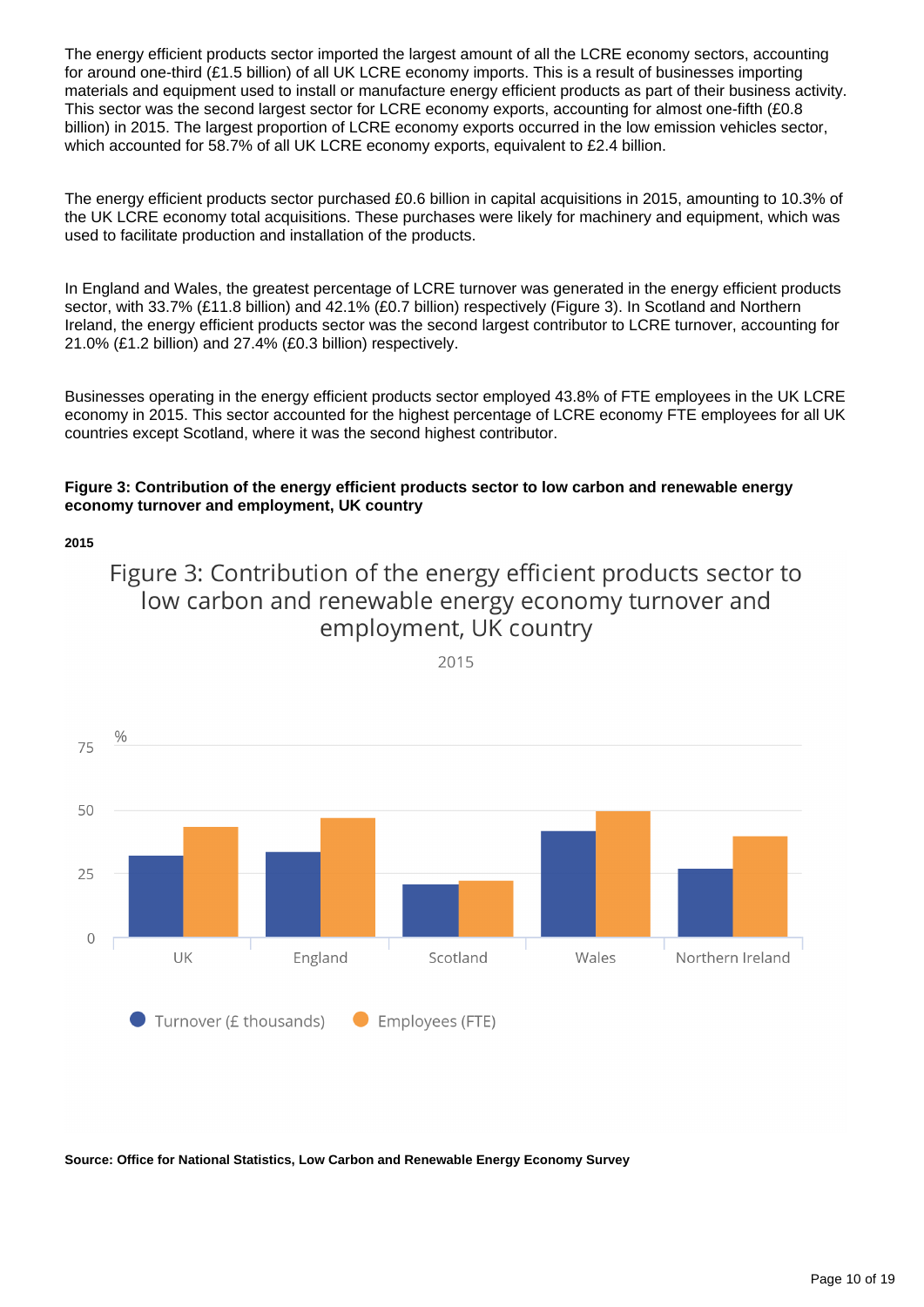The manufacturing industry accounted for the highest proportion of energy efficient product employees (47.7%) closely followed by the construction industry (42.9%). The pattern was similar for turnover, with the manufacturing industry contributing 43.1% and the construction industry contributing 43.4%.

## <span id="page-10-0"></span>**8 . How does the solar sector compare with the offshore and onshore wind sectors?**

This section examines businesses that are involved in the production of electricity from solar and wind (both offshore and onshore) and the design, production, and/or installation of infrastructure for these purposes. This also includes operations and maintenance for these sectors.

#### **Figure 4: Contribution of the solar and wind sectors to the UK low carbon and renewable energy economy**

```
2015
```
### Figure 4: Contribution of the solar and wind sectors to the UK low carbon and renewable energy economy



2015

#### **Source: Office for National Statistics, Low Carbon and Renewable Energy Economy Survey**

We saw from Section 7 that the energy efficient products sector is relatively resource-intensive, accounting for a greater proportion of all 2015 low carbon and renewable energy (LCRE) employees (43.8%) than turnover (32.3%). In contrast, Figure 4 shows that in 2015, businesses active in the solar sector generated 7.3% of LCRE turnover (£3.2 billion) and employed 6.8% (16,000) of LCRE full-time equivalents (FTE). The offshore wind and onshore wind sectors accounted for 5.1% and 6.7% of LCRE economy turnover and employed 1.3% and 3.4% of LCRE FTE respectively. This lower proportion of employees than turnover compared with the energy efficient products sector can be explained by the fact that energy generation requires relatively few employees.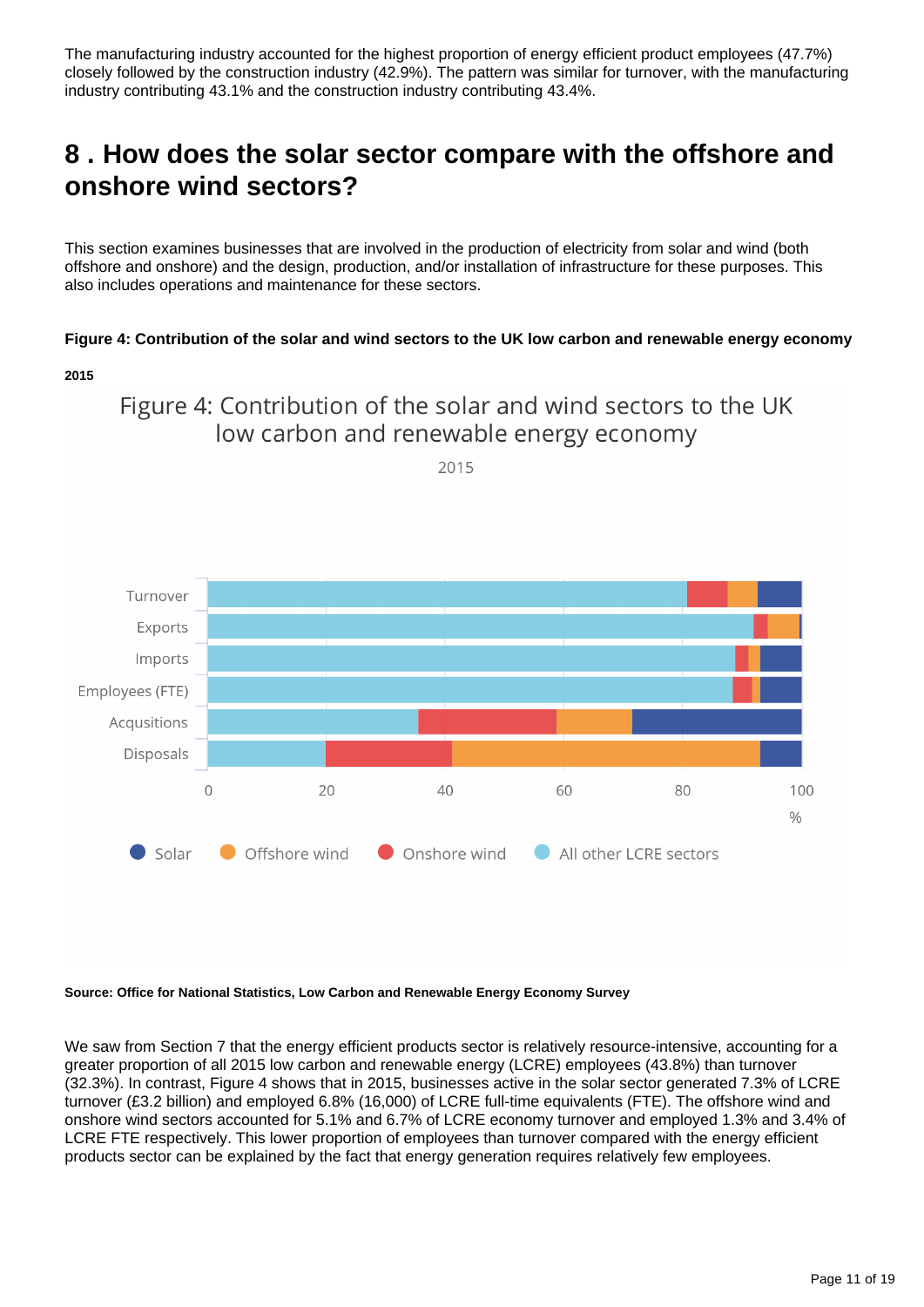Electricity generation from solar panels is only included in the LCRE economy if turnover is generated from feedin-tariffs. Houses or businesses that have solar panels that generate electricity for their own use are therefore out of scope of these estimates. Businesses that manufacture, design or install solar panels are included in the estimates regardless of whether the solar panels will be receiving feed-in-tariffs. This explains why the majority of employees (84.5%) and turnover (66.1%) generated in the solar sector are accounted for by businesses in the construction industry and not the electricity, gas, steam and air conditioning supply industry. This reflects the fact that the majority of activity in the solar sector is from businesses involved in the installation of solar panels, rather than from the generation of electricity from solar panels. Construction activities are more resource-intensive than the production of renewable energy, which may also explain why the solar sector accounts for a larger proportion of employment than the offshore and onshore wind sectors combined.

In contrast, the offshore and onshore wind sectors generate the largest proportion of their turnover from businesses in the electricity, gas, steam and air conditioning supply industry (47.4% and 54.7% respectively). This reflects that turnover in the wind sectors is predominantly from the generation of electricity rather than from other activities such as installation. As electricity generation requires relatively few employees, this explains why these two sectors account for a lower proportion of employees than turnover. This aligns with the fact that in 2015 more energy was generated by the onshore (22,887 gigawatt hours (GWh)) and offshore wind sectors (17,423 [GWh\) than in the solar sector \(7,561 GWh\)](https://www.gov.uk/government/uploads/system/uploads/attachment_data/file/547977/Chapter_6_web.pdf).

The solar sector was the largest sector in terms of LCRE acquisition of capital assets, accounting for 28.4% (£1.6) billion). This is mainly due to the acquisitions of new solar farms, which may not currently be generating high turnover but have relatively high start-up costs. The onshore wind sector accounted for the second largest proportion of capital acquisitions with £1.3 billion (23.4%). These estimates for acquisitions include solar panels and wind turbines but also include the cost of land that has been purchased for the construction of solar and wind farms.

The offshore wind sector accounted for just over half (51.9%) of LCRE disposals with £211 million. This industry saw the [sale of large one-off items such as wind farms and wind turbines in 2015](http://www.scotsman.com/news/centrica-sells-three-wind-farms-in-423m-deal-with-gib-1-4021678). The onshore wind sector accounted for the second largest proportion of LCRE disposals with 21.2% (£86 million), while the solar sector accounted for just 6.8% (£27 million).

In 2015, of all offshore wind turnover 91.9% was generated in England (Figure 5); this would be expected as the [majority of offshore wind farms are on the coast of England](https://www.thecrownestate.co.uk/energy-minerals-and-infrastructure/offshore-wind-energy/offshore-wind-electricity-map/) . A larger proportion of offshore wind turnover was generated in Wales (5.3%) compared with Scotland and Northern Ireland combined (2.8%). This can be explained by the location of the offshore wind farms as well as activity by companies involved in the design, manufacture or installation of equipment related to offshore wind. In contrast, the majority of onshore wind turnover was generated in Scotland (52.9%). This aligns with the fact that [the majority of large capacity wind](https://www.gov.uk/government/collections/digest-of-uk-energy-statistics-dukes)  [farms are in Scotland.](https://www.gov.uk/government/collections/digest-of-uk-energy-statistics-dukes) There are a large number of small to medium sized onshore wind farms in Northern Ireland, which explains why this country accounts for a larger proportion of LCRE turnover (7.2%) than Wales (3.6%). The solar sector generated 94.3% of its turnover in England, this aligns with the fact that the majority of [feed-in-tariff solar panels are in England](https://www.ofgem.gov.uk/system/files/docs/2016/03/fit_annual_report.pdf) and so companies involved in installation are also likely to be based in England.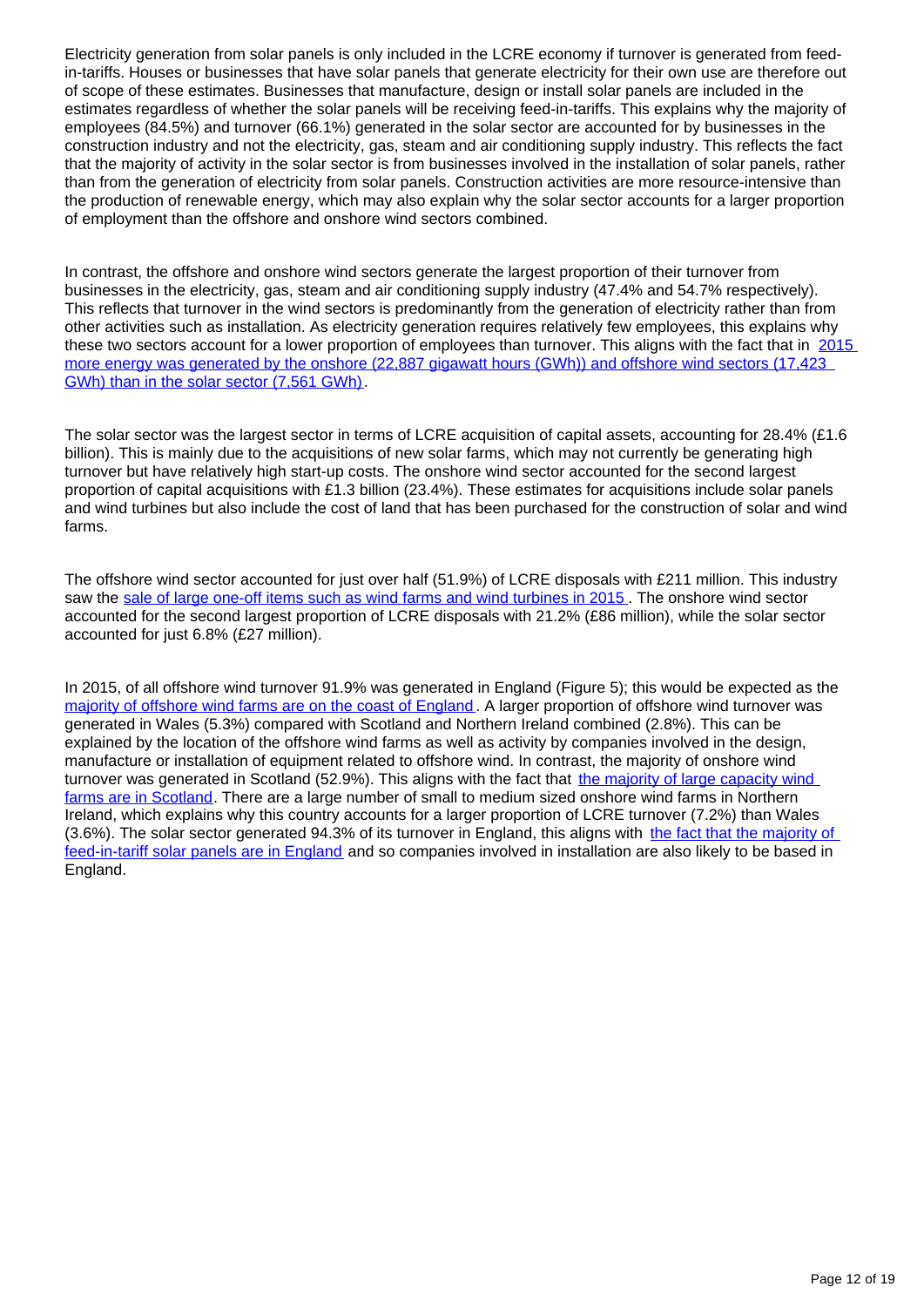#### **Figure 5.1: Offshore regional contributions to turnover from the solar and wind sectors**

**2015**

### Figure 5.1: Offshore regional contributions to turnover from the solar and wind sectors

2015



**Source: Office for National Statistics, Low Carbon and Renewable Energy Economy Survey**

**Notes:**

1. Scotland, Wales and Northern Ireland have been combined in this figures due to small estimates and disclosure control.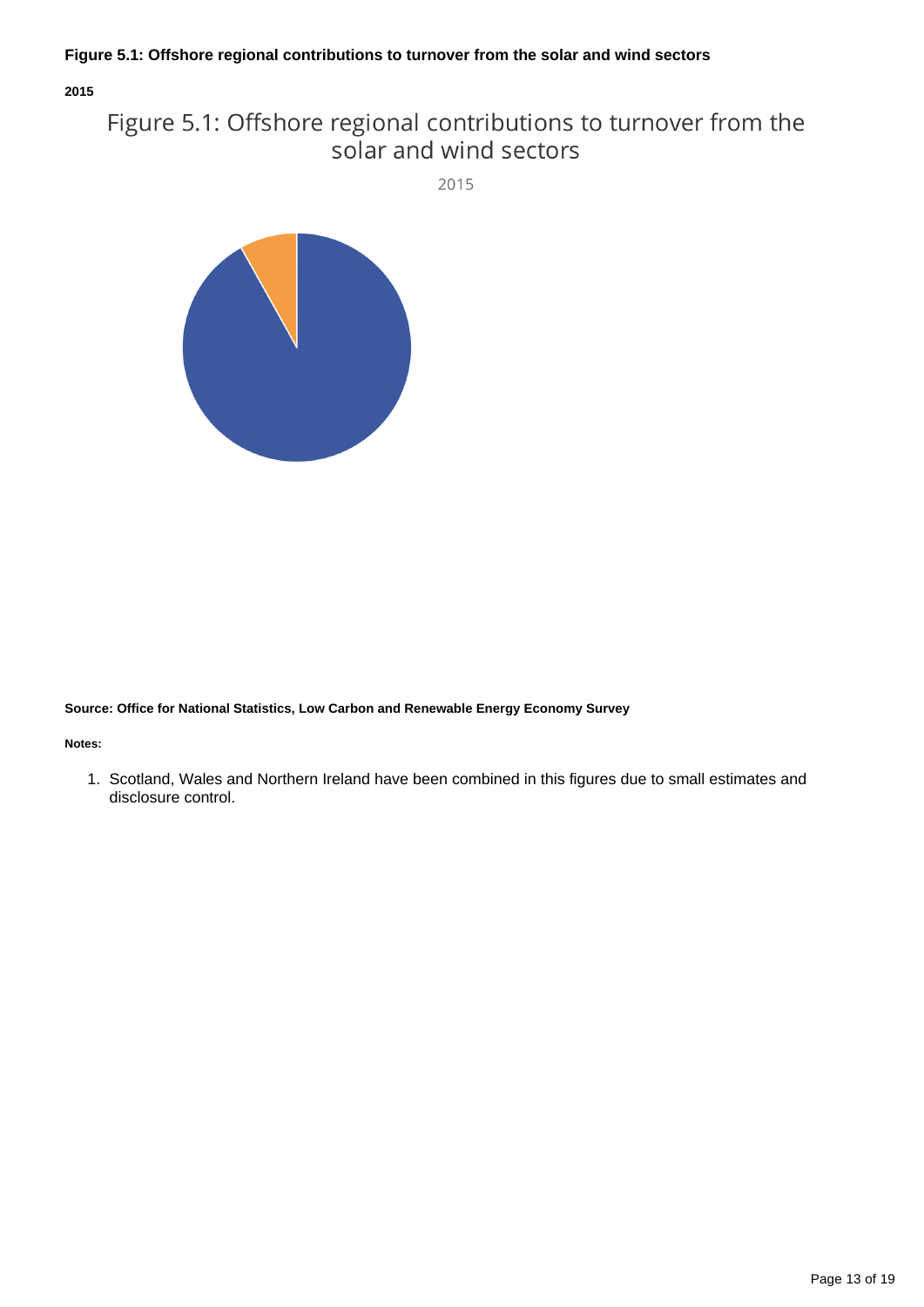#### **Figure 5.2: Onshore regional contributions to turnover from the solar and wind sectors**

**2015**

### Figure 5.2: Onshore regional contributions to turnover from the solar and wind sectors

2015



**Source: Office for National Statistics, Low Carbon and Renewable Energy Economy Survey**

**Notes:**

1. Scotland, Wales and Northern Ireland have been combined in this figures due to small estimates and disclosure control.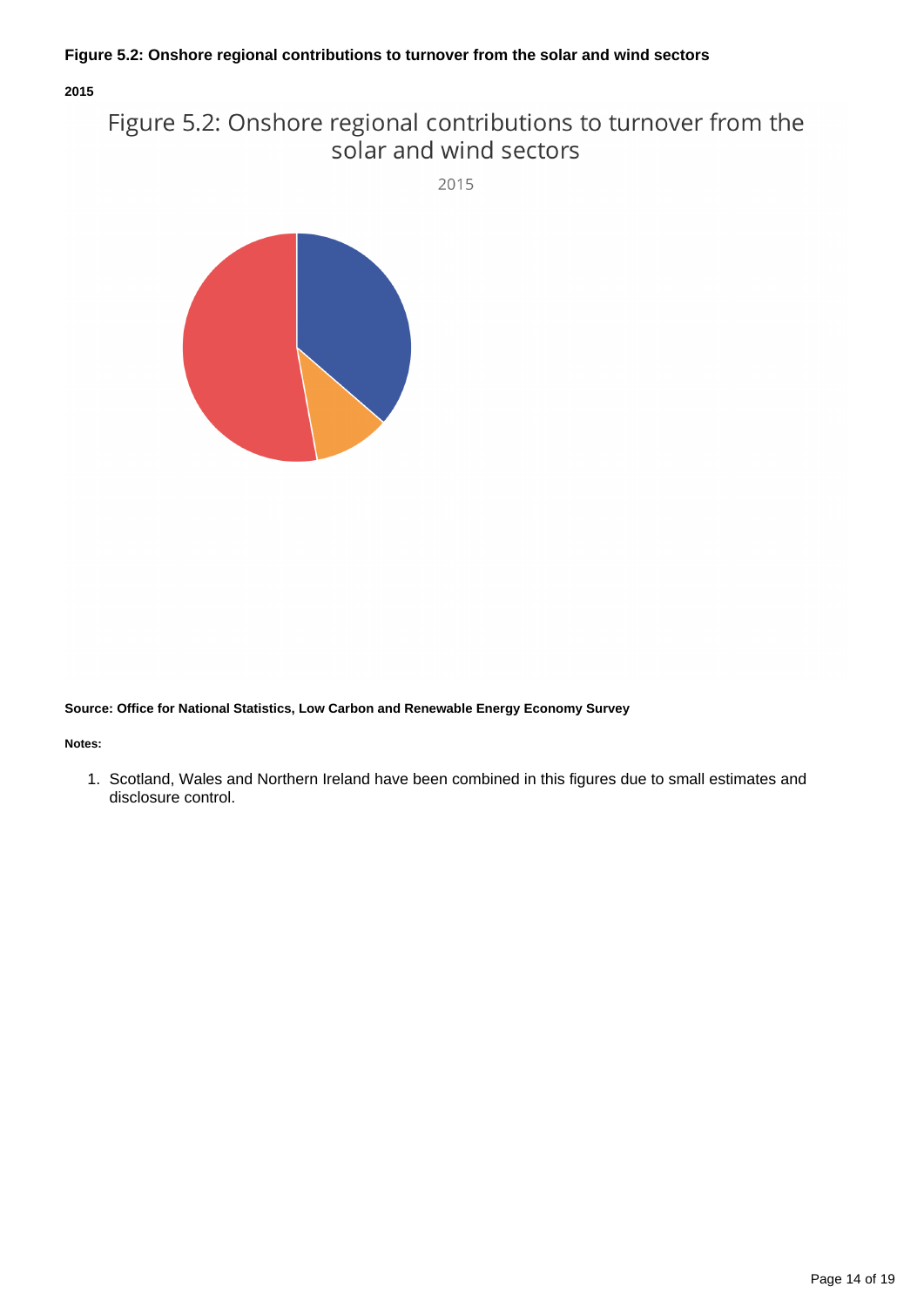**2015**

### Figure 5.3: Solar regional contributions to turnover from the solar and wind sectors

2015



**Source: Office for National Statistics, Low Carbon and Renewable Energy Economy Survey**

**Notes:**

1. Scotland, Wales and Northern Ireland have been combined in this figures due to small estimates and disclosure control.

## <span id="page-14-0"></span>**9 . Estimates of indirect low carbon and renewable energy economy activity - Experimental**

### **Introduction**

This section uses an experimental methodology to estimate indirect turnover and employment generated by the low carbon and renewable energy (LCRE) economy.

The UK Statistics Authority [Code of Practice](https://www.statisticsauthority.gov.uk/publication/code-of-practice/) defines [Experimental Statistics](https://www.ons.gov.uk/methodology/methodologytopicsandstatisticalconcepts/guidetoexperimentalstatistics) as "New official statistics undergoing evaluation. They are published in order to involve users and stakeholders in their development and as a means to build in quality at an early stage."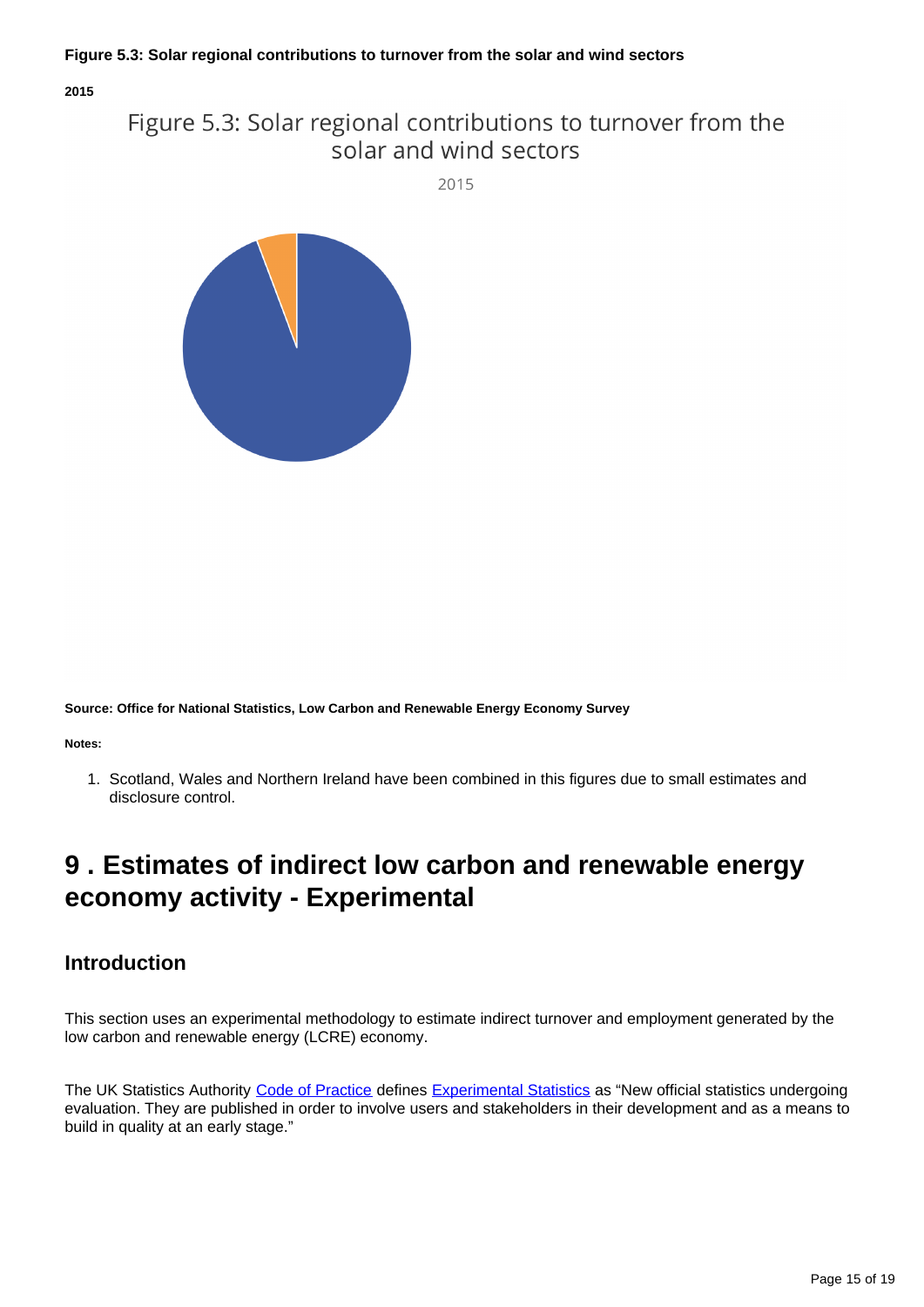The data contained in this section have undergone the same high levels of quality assurance as other official statistics. However, as Experimental Statistics, the methodology used to create them remains under development and may be revised following further evaluation. It is therefore recommended that this is taken into account when using the findings.

Multipliers are used to estimate levels of indirect activity. As with the direct estimates, the difference between the 2014 and 2015 estimates should be interpreted with caution due to the precision of the survey-based estimates, see Section 10: Accuracy of the statistics for more information.

### **What is indirect activity?**

Most economic transactions increase economic activity by a larger amount than their size – this is because any transaction results in an increase in another economic actor's income or demand for an input, which in turn results in an increase in their spending, or investment. Multipliers are used to estimate the indirect effect an economic activity has on the wider economy, such as additional activity due to demand generated for the products of other firms by the wages paid to employees, or the increase in demand for the inputs used. A multiplier effect is the impact an economic transaction has on the wider economy; the multiplier measures the overall increase in economic activity resulting from the transaction, proportional to its size.

The total activity estimates in this report were calculated by constructing multipliers for each LCRE sector, both for the UK as a whole and each UK country, based on the sector's composition in terms of [Standard Industrial](https://www.ons.gov.uk/methodology/classificationsandstandards/ukstandardindustrialclassificationofeconomicactivities/uksic2007)  [Classification](https://www.ons.gov.uk/methodology/classificationsandstandards/ukstandardindustrialclassificationofeconomicactivities/uksic2007) (SIC) and the corresponding multipliers for turnover and employment, which were published in February 2014. Turnover and employment for each region, group and sector were multiplied by the corresponding multipliers to yield an estimate of total activity generated, including both direct and indirect activity. The difference between the direct activity discussed in this bulletin and the calculated total estimate is the indirect activity. Further details of the methodology are provided in the Quality and methodology section.

### **The estimates**

In the UK in 2015, an estimated £77.7 billion turnover was generated directly and indirectly by businesses active in the low carbon and renewable energy (LCRE) economy (Table 5), compared with £80.2 billion turnover in 2014. Of the total LCRE turnover generated in 2015, nearly half, 44.6% (£34.6 billion) was from indirect activities. LCRE businesses accounted for a total of 432,000 full-time equivalent (FTE) employees in 2015, of these, 45.9% (198,500) were from indirect activities (Table 6).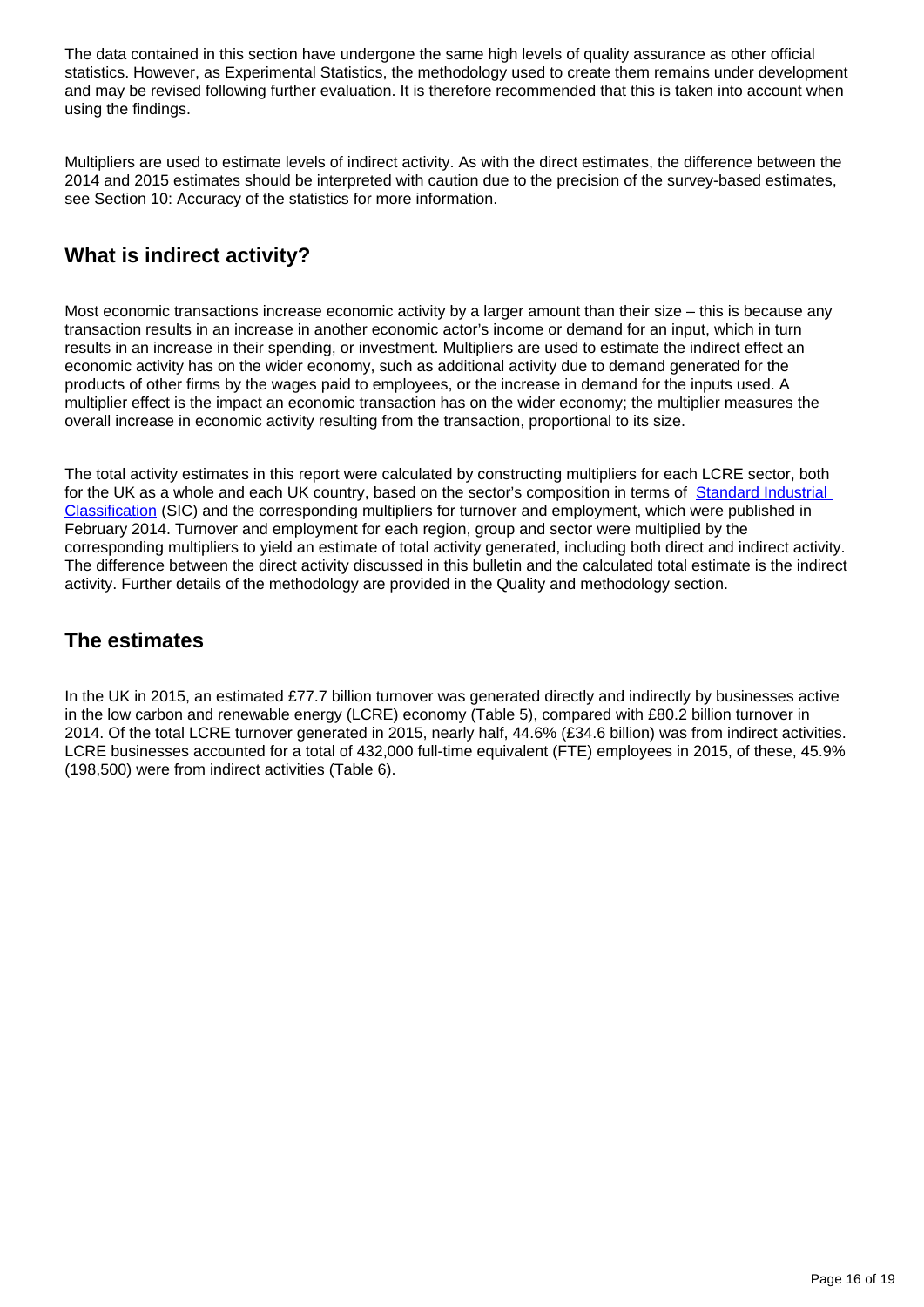**Table 5. Estimates of direct and indirect turnover in the low carbon and renewable energy economy, UK and UK country, 2015**

| <b>Turnover (£ millions)</b> |               |                 |        |            |
|------------------------------|---------------|-----------------|--------|------------|
|                              | <b>Direct</b> | <b>Indirect</b> | Total  | % Indirect |
| UK                           | 43,087        | 34,627          | 77,714 | 44.6       |
| England                      | 34,901        | 27,489          | 62,390 | 44.1       |
| Scotland                     | 5,506         | 5,014           | 10,520 | 47.7       |
| Wales                        | 1,727         | 1,342           | 3,068  | 43.7       |
| Northen Ireland              | 954           | 783             | 1,737  | 45.1       |

Source: Office for National Statistics, Low Carbon and Renewable Energy Economy **Survey** 

Notes:

1. Figures may not sum due to rounding.

2. The methods used to calculate the indirect activity are experimental.

#### **Table 6. Estimates of direct and indirect employment in the low carbon and renewable energy economy, UK and UK country, 2015**

|                 | <b>Employment (FTE)</b> |                 |         |            |
|-----------------|-------------------------|-----------------|---------|------------|
|                 | <b>Direct</b>           | <b>Indirect</b> | Total   | % Indirect |
| UK              | 234,000                 | 198,500         | 432,000 | 45.9       |
| England         | 187,000                 | 155,000         | 342,000 | 45.3       |
| Scotland        | 31,000                  | 27,500          | 58,500  | 47.0       |
| Wales           | 11,000                  | 10,000          | 21,000  | 47.6       |
| Northen Ireland | 5,000                   | 5,500           | 10,500  | 52.4       |

Source: Office for National Statistics, Low Carbon and Renewable Energy Economy **Survey** 

#### Notes:

1. Figures may not sum due to rounding.

2. The methods used to calculate the indirect activity are experimental.

The pattern of total activity across UK country and low carbon sector is the same as was seen in the direct estimates, which are discussed in the main body of this publication. The reason for this is that the multipliers are calculated by SIC and within each low carbon sector there is often a wide range of SICs. This means that the effect of applying the multipliers is fairly consistent across sectors and UK country.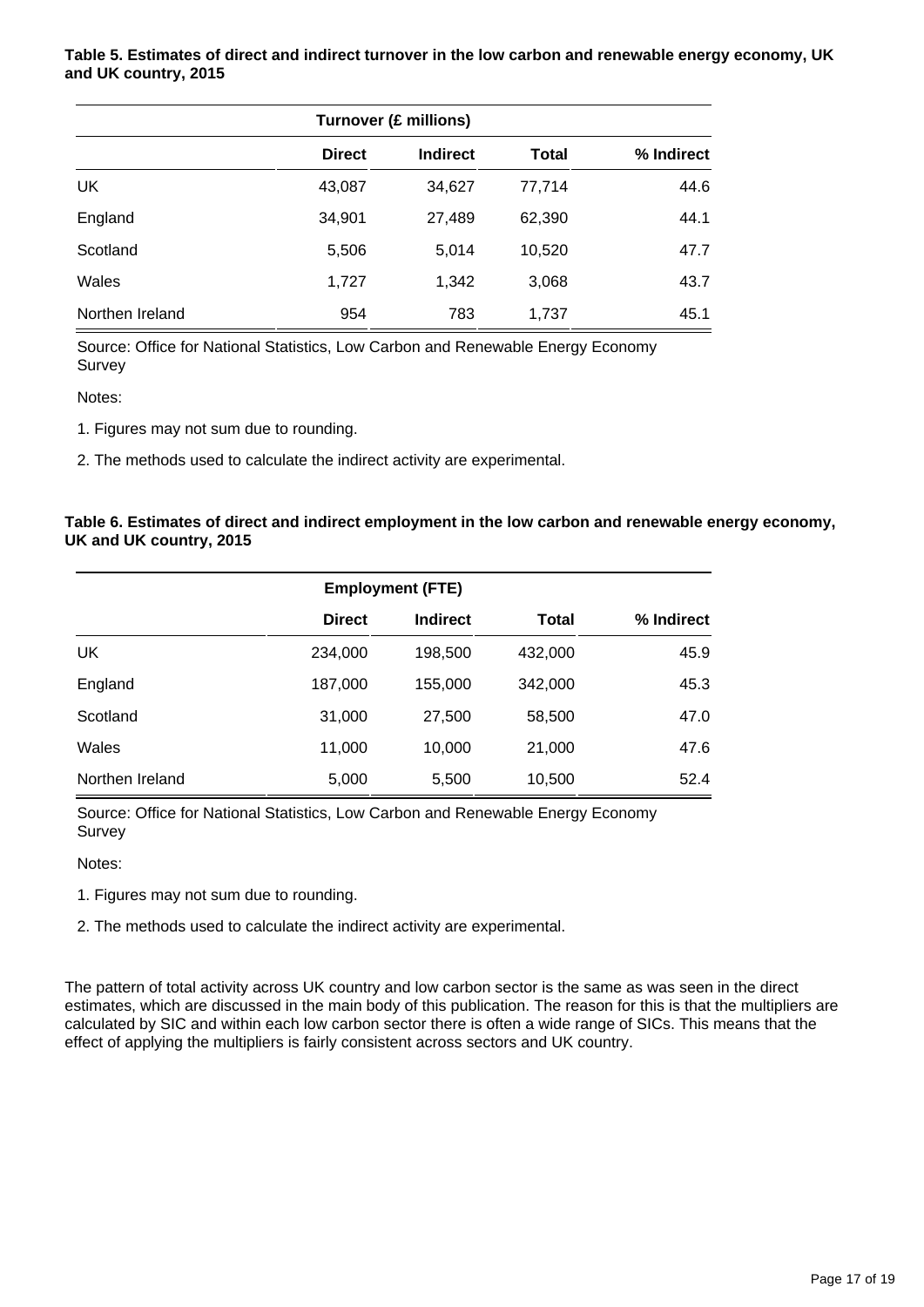## <span id="page-17-0"></span>**10 . Accuracy of the statistics: estimating and reporting uncertainty**

The figures in this bulletin come from a survey of businesses. Surveys gather information from a sample rather than the whole population. The sample is designed to allow for this and to be as accurate as possible given practical limitations such as time and cost constraints, but results from sample surveys are always estimates, not precise figures. This means that they are subject to a margin of error, which can have an impact on how changes in the estimates should be interpreted.

We can calculate the level of uncertainty (also called "sampling variability") around a survey estimate by exploring how that estimate would change if we were to draw many survey samples for the same time period instead of just one. This allows us to define a range around the estimate (known as a "confidence interval") and to state how likely it is in practice that the real value that the survey is trying to measure lies within that range. Confidence intervals are typically set up so that we can be 95% sure that the true value lies within the range – in which case we refer to a "95% confidence interval". The confidence intervals for each estimate are presented in the [datasets](https://www.ons.gov.uk/economy/environmentalaccounts/datasets/lowcarbonandrenewableenergyeconomyfirstestimatesdataset).

The large confidence intervals are primarily a result of the reduction in sample size between 2014 and 2015; there is greater variability in the data that the 2015 estimates are based on, which reduces the confidence around them. It is not possible to directly assess whether or not the observed differences between the 2014 and 2015 estimates are likely to represent statistically significant change.

The sample for the LCRE survey is stratified by Standard Industrial Classification (SIC) (see QMI). Analysis of 2014 and 2015 data has found businesses within the same SIC to be active in a range of low carbon and renewable energy sectors – there is not a direct mapping of low carbon and renewable energy sector to SIC. This, in combination with the reduction in sample size, makes estimating business counts difficult. The estimates of business counts should therefore be treated with caution. A business is counted as active in the low carbon and renewable energy sector if it has any activity within in. This should be taken into account when using the data.

## <span id="page-17-1"></span>**11 . Quality and methodology**

The [Low Carbon and Renewable Energy Economy Survey Quality and Methodology Information document](https://www.ons.gov.uk/economy/environmentalaccounts/qmis/lowcarbonandrenewableenergyeconomylcreesurvey) contains important information on:

- the strengths and limitations of the data and how it compares with related data
- users and uses of the data
- how the output was created
- the quality of the output including the accuracy of the data

### **The 2015 Low Carbon and Renewable Energy Survey**

The Low Carbon and Renewable Energy (LCRE) Economy Survey was despatched for the second time, in 2016 for the reporting year 2015, to a sample of 13,913 businesses. It achieved a response rate of 84.0% and of those responding, 1,597 businesses were operating in the LCRE sectors captured by the survey. We designed the survey to provide greater detail on the low carbon and renewable energy economy in the UK. Results from the survey can be used to show business activity in six low carbon groups, which can be further subdivided into 17 low carbon sectors ([QMI\)](http://www.ons.gov.uk/economy/environmentalaccounts/qmis/lowcarbonandrenewableenergyeconomylcreesurvey).